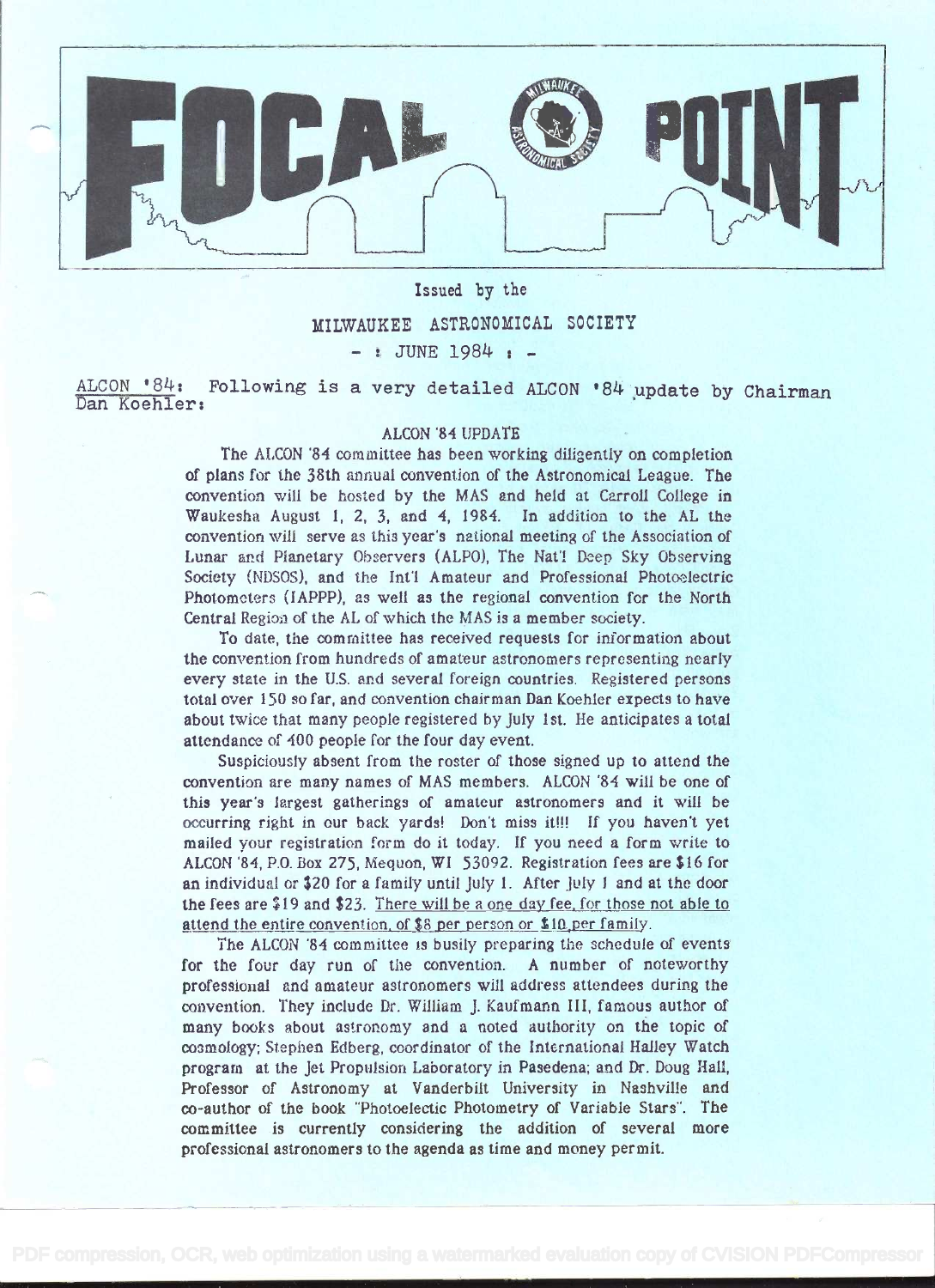Another fascinating aspect of the convention is the workshop program. Workshops allow a closer look at specific areas of amateur astronomy presented by amateurs who have a particular expertise and interest in those specialized areas. This year eight workshops are planned and the topics to be covered include computers in astronomy, astrophotography, variable stars, telescope making, optical design, lunar and planetary observing, and deep sky observing. Tom Renner, Dr. Richard Wiesen, John Wiesen, Jim Schweder, Jeff Kirk, Richard Berry, and Dave Bicher, ail MAS members, will conduct a number of the workshops. The two-hour-long workshops are currently scheduled mornings, afternoons, and evenings

The traditional paper sessions, presented by a number of amateur astronomers from around the country on a wide variety of topics concerning everyone, will be held throughout the duration of the convention. Papers detail projects, ideas, problems, theories, innovations, and solutions and are presented by people just like you. Most of the presentations will be 15 minutes in length with a 5 minute question and answer period. The paper sessions demonstrate the vast amount of talent that exists among amateur astonomers and in the Astronomical League. They serve to enrich all amateurs regardless of their specific interests. To date, approximately 20 papers have been received by the committee.

Thursday, Friday, and Saturday.

Many other major events will take place during the convention. Astromedia Corp. of Milwaukee is sponsoring Astromart '84, a convention of astronomical equipment manufacturers and retailers at Carroll College during ALCON. At last word, 12 firms have signed up to display materials and equipment of interest to amateur astronomers. You may wish to take part in a special tour of Yerkes Observatory in Williams Bay, WI on Friday afternoon, August 3. Many of the convention participants will be visiting Yerkes that day. Astronomy Magazine will hold an open house for ALCON delegates on Thursday afternoon, August 2. The MAS will sponsor an astronomical "flea market" on Saturday afternoon in the Carroll College Union. Do you have any old, unwanted, but useful astronomical equipment, books, magazines, etc. you want to sell? The MAS flea market is the place to do it!!! Our neighbors to the South, the Racine Astronomical Society, vill open the doors to their Modine-Bensted Observatory to the ALCUN group on Friday evening for a special star party. <sup>A</sup>cook-out/mixer will take place Wednesday evening, August 1 at Carroll followed by a star party at the MAS Observatory in New Berlin. The cookout will feature Wisconsin brats and beer. Hopefully the 65-cm telescope will be ready for dedication that evening. The convention will close with a banquet (Prime-rib) on Saturday night. Star Parties are planned at the Observatory for Thursday, Friday, and Saturday evenings, so bring your 'scopel Check out the Astrophotography, Astro-art, and Telescope making contests too! Do you want to enter any of them? Entry forms are included in the ALCON '84 information packets.

Help is needed to staff the registration desk during the convention. The desk will be located in the lobby of the Carroll College Student Union and duties will be divided into morning and afternoon shifts. Duties include handing out ready-made envelopes which contain tickets, programs, and other information to pre-registered delegates, registering "walk-ins", answering questions, selling T-shirts and Proceedings books, and helping serve as a messenger/relay station. This is a very important aspect of the convention and helps things run smoothly. If you can spare some time during the convention, the committee would be very grateful!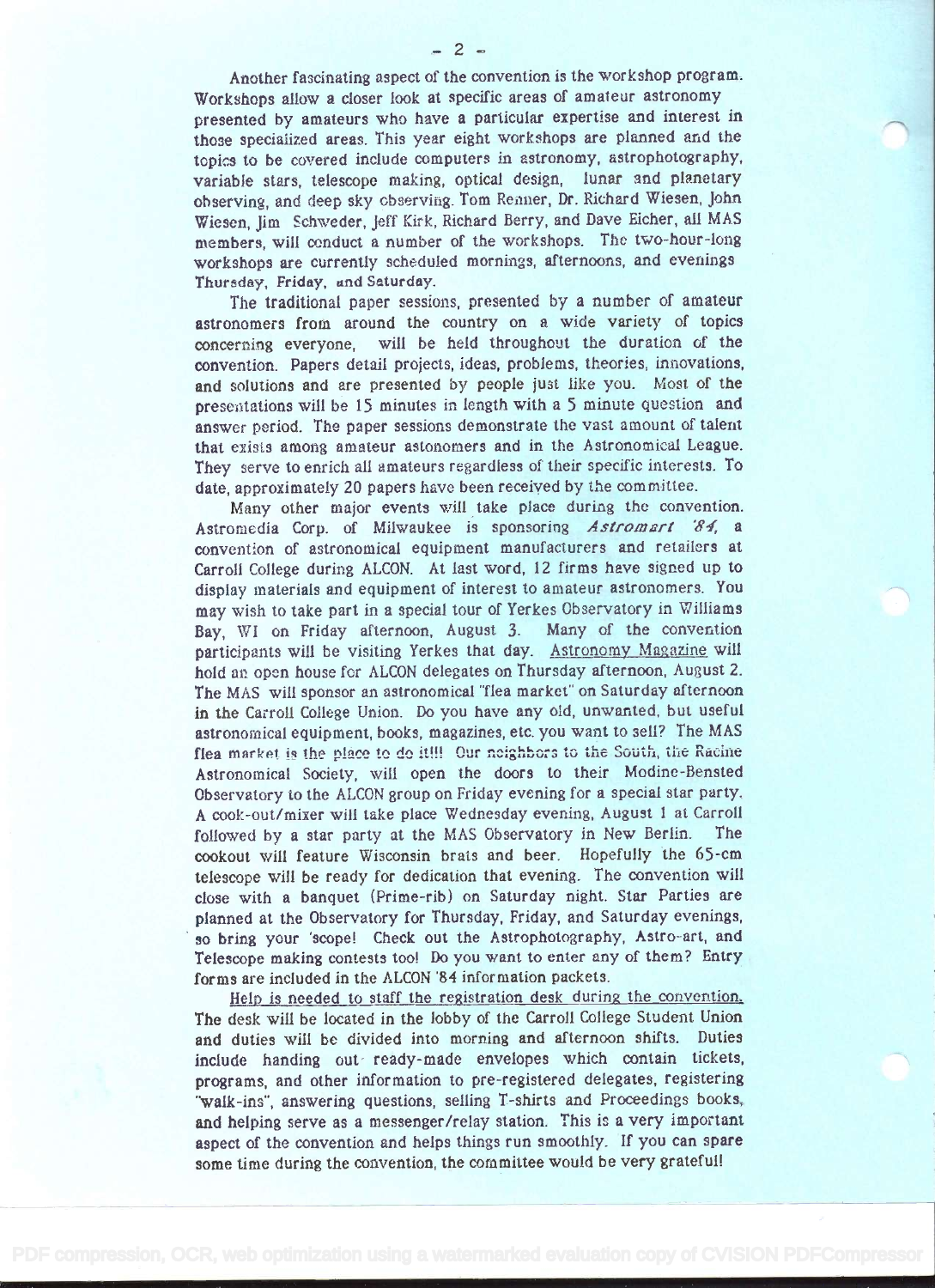We also need help at the nightly star parties at the observatory! Can you help park cars, direct traffic, set up equipment, man a telescope, give directions, answer questions, serve refreshments, and so forth?

Perhaps you can help with any one of a number of tasks which need to be completed at the MAS Observatory before the convention opens August 1. Work parties take place every Saturday--rain or shine beginning about 9:00 am. Please come out and help for just a few hours- -and bring anything in the way of tools and equipment for painting, cleaning, or lawn trimming. We need your help now!!!

Contact ALCON 84 Chairman Dan Koehler (662-2987 evenings after 5:00) if you want to help with any of these important convention duties.

A complete up-to-date schedule of events for ALCON '84 will appear in a special July convention issue of The Focal Point to be mailed to all MAS members about July 20.

ELECTION RESULTS: All incumbent MAS Officers were reelected to serve during the 1984-'85 MAS year. Members elected to serve on the Board are John Asztalos, Sharon Mason, Nick Nichols, Peter Smitka, and John Wiesen. Gerry Samolyk and John Asztalos will continue to serve as Observatory Director and Assistant Observatory Director respectively.

The outgoing governors have done a great job in helping to move the MAS forward and, doubtless, the current leadership will guarantee another year of progress.

WITH SYMPATHY: The Milwaukee Astronomical Society extends its sympathy and condolences to the family of Joseph Loepfe who died Sunday, April 29, at the age of 68 years.

Joe was an active MAS member who joined the Society in 1936, nearly .50 years ago. He was a congenial fellow, well versed in celestial mechanics, and more often than not attended MAS meetings and functions. Joe will be conspicuous by his absence.

LET'S GET TOGETHER Sunday, June 24, at the annual MAS picnic. Bring the family, a basket(s) of goodies and relax a bit. New members are especially welcome. And if someone brings equipment, there'll be games. See the progress on the 26" 'scope.

Starting time is 2 P.M. at the observatory.

## OBSERVATORY NEWS:

26" TELESCOPE PROGRESS: Good news! Another very generous donation was received from Apollo Fund Limited of which MAS member Orin Purintun is President. This gift will be used for a photometer or other necessary instrument for the 26" telescope. Declination and R.A. drive motors have been ordered and a gear box is on the way. Framing has been installed to pass electrical inspection.

IN GENERAL: A new pump has been installed in the well. The parking lot driveway has been widened and paved with asphalt, a tremendous improvement. Work must proceed at a frantic pace if the 'scope and grounds are to be ready for ALCON '84'! Gerry (1475\_9k18) and John (258-5626) have lists of - tasks.

MR. CARL NEWTON, founder of the Southwest Washington (state) Astronomical Society, visited our New Berlin observatory during the June 1 Open House. He was not only greatly impressed by what we have as an amateur society, but also by the quantity and quality.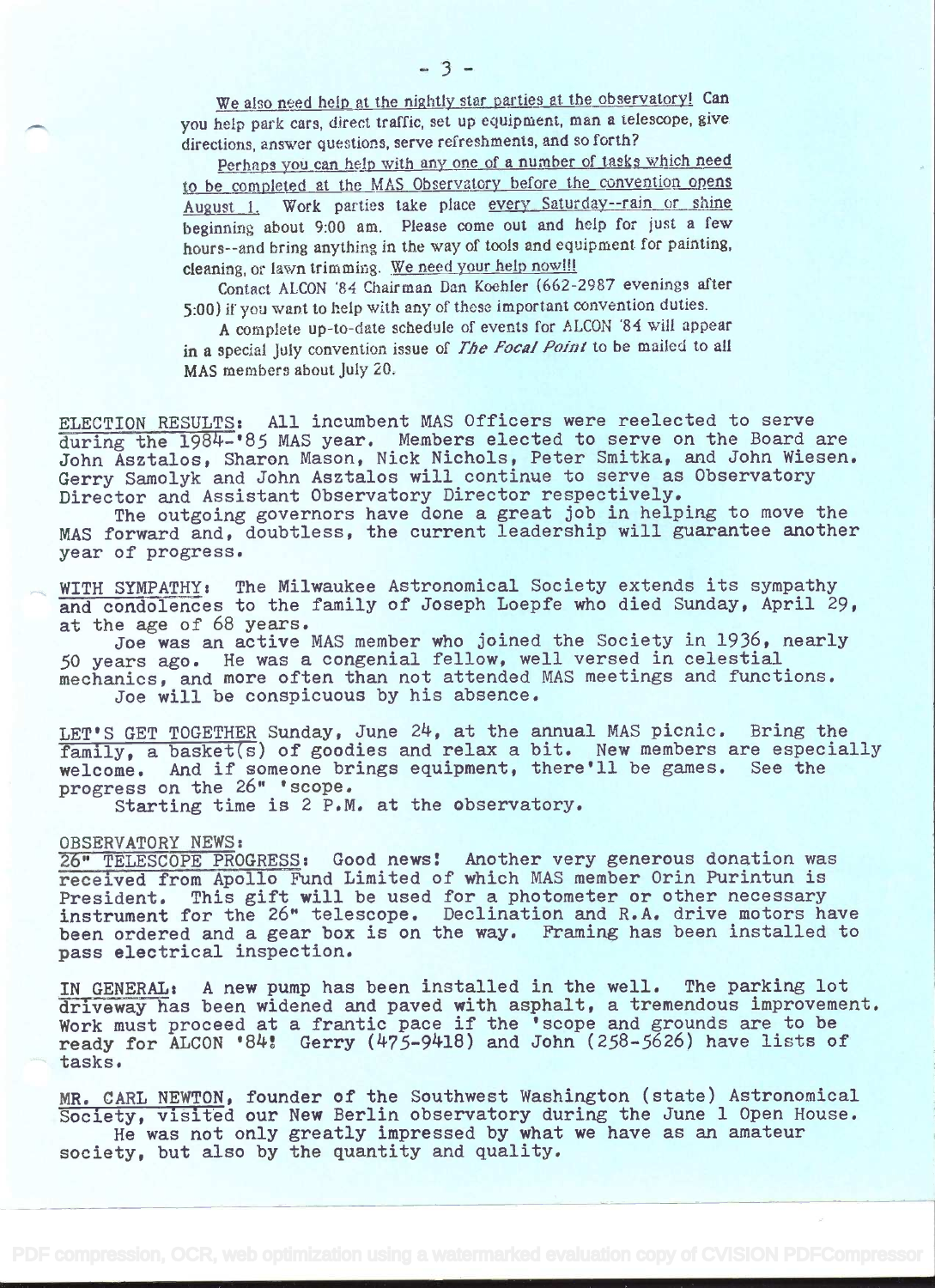OPEN HOUSES for the remainder of the O. H. program are listed on the 1984 Calendar of Events in this issue.

Prank Roldan is O. H. Chairman, and he'd appreciate volunteers to direct traffic, guide, operate 'scopes, or to spell other helpers.

DUES ARE PAYABLE starting in September. You can make Treasurer Jim Toeller's task easier by paying now

Rates are \$30 for a General Membership, \$30 plus \$1.00 for each additional family member for a Family Membership, \$20 for Non-Residents, and \$15 for Junior Members (under 16).

Send your remittance made payable to Mr. James Toeller, 407 W. Mall Rd., Milw.., Wis. 53217 (352-7144).

NORTHERN LIGHTS, the North Central Region Astronomical League quarterly newsletter will publish its next issue in September. To subscribe, remit \$2.50 for an annual subscription of four issues to Mr. James Fox, 14601 55th St., South, Afton, Minn. 55001.

THIS WILL BE THE LAST FOCAL POINT newsletter until September. An ALCON '84 update will be mailed in July. The MAS Officers and Board wish everyone a pleasant summer.

|      |    | MEMBER'S NIGHT KEYHOLDERS: | Please save this list! |                 |    |                   |          |  |
|------|----|----------------------------|------------------------|-----------------|----|-------------------|----------|--|
|      |    | June 16 J. Asztalos        | $258 - 5626$           |                 |    | July 7 W. Collins | 255-4169 |  |
|      | 23 | P. Borchardt               | 445-1181               |                 | 14 | B. Cieslak        | 679-9663 |  |
|      | 30 | R. Berry                   | 442-4267               |                 | 21 | B. Ganiere        | 425-1384 |  |
|      |    |                            |                        |                 | 28 | G. Hall           | 786-8579 |  |
| Aug. |    | 4 C. Hesseltine            | 482-4515               |                 |    |                   |          |  |
|      | 11 | P. Murn                    | 464-1539               | $Sep_{\bullet}$ |    | 1 F. Roldan       | 344-2354 |  |
|      | 18 | N. Nichols                 | 542-7557               |                 |    | T. Schmidtkunz    | 276-9675 |  |
|      |    | 25 J. Pfannerstill         | 475-6494               |                 |    | 15 G. Samolyk     | 475-9418 |  |
|      |    |                            |                        |                 |    | 22 P. Smitka      | 785-0926 |  |

Saturday night is member's night at the observatory. All members are invited to come out to observe, or just chat. Call the keyholder the Fri if necessary. Keyholder should report anyway. He will also oversee tours during the week ending with his assigned night. Mr. J. Toeller (352-7144) will act on requests. learn how to use the equipment available, r the Fri. before his night - cancel Sat.

DIRECTORY President - Peter Smitka - 785-0926 Vice President & Program Chair - Eileen Korenic - 541-3999 Secretary - Brian Ganiere - 425-1384 Treasurer - James Toeller - 352-7144 Observatory Director - Gerry Samolyk - 475-9418 Asst. Obs. Director - John Asztalos - 258-5626 ALCON '84 Chairs - Dan Koehler (662-2987), Eileen Korenic (541-3999) FOCAL POINT Editor - LeRoy Simandl - 933-3052 MAS Observatory - 18850 W. Observatory Rd., New Berlin - 542-9071

SEPTEMBER FOCAL POINT DEADLINE - WEDNESDAY, SEPTEMBER 5, 1984.